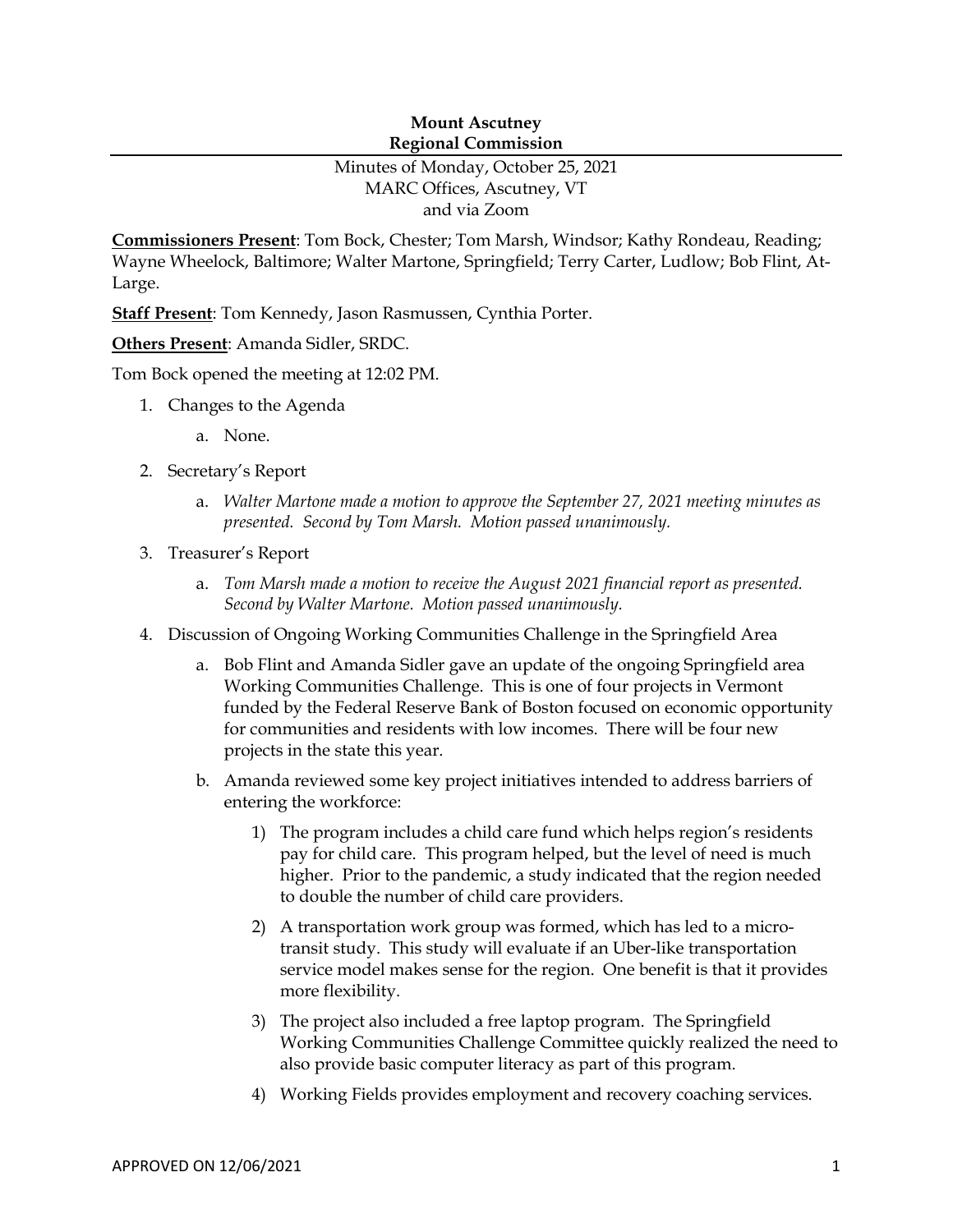- 5) An ongoing employment research effort is intended to identify employment barriers, and it includes surveys for both employers and residents in the region.
- 5. Discussion of Regional Project Priorities for ACCD
	- a. Bob Flint indicated that SRDC and MARC are working together to develop a list of economic development-related projects that ACCD can look to as funding opportunities become available. For example, it is recommended to add projects for future applications to the CDBG and Northern Borders programs. Solicitation for projects was sent to towns recently, and information is available on both the MARC and SRDC websites. The projects need to be realistic. Projects can be either public or private. We intend to review and finalize the list with the Board around December before submitting it to ACCD.
- 6. Discussion of RPC Projects and Staffing Challenges
	- a. Tom Kennedy noted that MARC is fortunate to be getting significant levels of funding this year. This may present a situation where we need to prioritize the help we can offer our towns. The priority will be to assist towns with ARPA funds. It is possible that other things may need to wait until we have staff capacity.
- 7. Brownfields
	- a. Tom Kennedy indicated that demolition has begun in the back of the J&L building. It is estimated to be a 1.5-year long project. Bob Flint thanked MARC for the support for the J&L brownfields project over the years.
	- b. Tom Kennedy reported that ACCD has \$10 million for brownfield grants or loans, for which the private sector is eligible. ACCD has an additional \$1 million for brownfield assessment work by RPCs (statewide). MARC will be administering the \$1 million RPC assessment funds for ACCD. Sub-grant agreements to the other RPCs should go out by mid-November. MARC will need to open a new bank account for these funds.
	- c. *Terry Carter made a motion to pass a resolution authorizing staff to open a new bank account for the ACCD Brownfields Assessment Program, and to authorize Tom Marsh, Kathy Rondeau, Tom Kennedy and Jason Rasmussen as signatories for that bank account. Second by Walter Martone. Motion passed unanimously.*
- 8. Discussion of American Rescue Plan (ARPA) and Associated State Funding
	- a. Tom Kennedy reported on the ARPA funding coming to towns including both the "town" and "county" apportionments. He indicated that culverts are eligible, which should help small towns that do not have infrastructure. Funds need to be encumbered by 2024 and spent by 2026.
	- b. Tom also discussed associated state funding, including DEC six program areas (e.g. CSO, mobile home parks, pretreatment, homeowners well/septic, villages without infrastructure), VHCB funding (e.g. land banking, water/sewer, accessory dwelling units, home down payment assistance), increased funding for